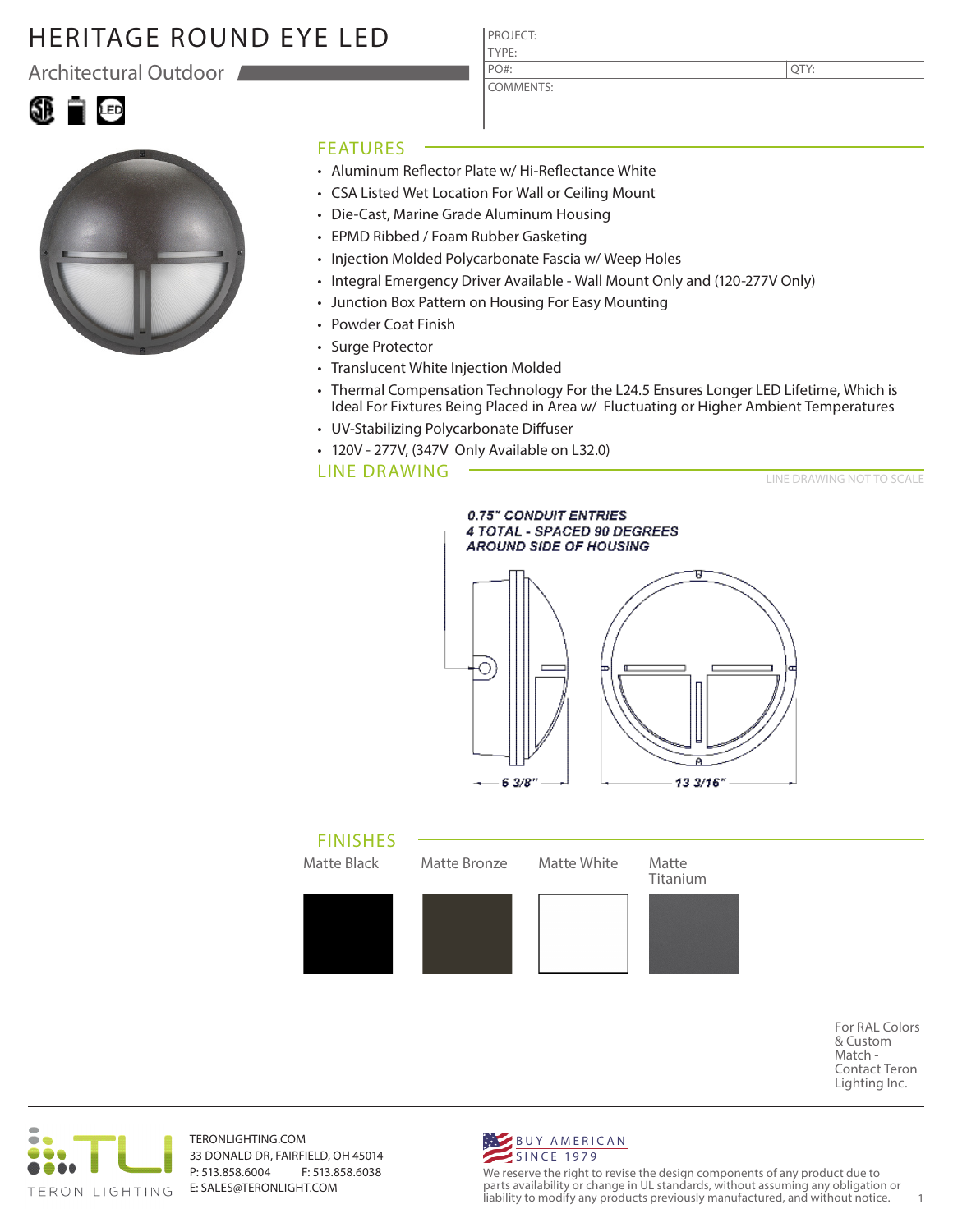Architectural Outdoor

# SI D

| <b>PROJECT:</b> |      |
|-----------------|------|
| <b>TYPE:</b>    |      |
| $PO#$ :         | QTY: |
| COMMENTS:       |      |

| Fixture Core                              |                                                                                                                                                                                       |                         |                       |
|-------------------------------------------|---------------------------------------------------------------------------------------------------------------------------------------------------------------------------------------|-------------------------|-----------------------|
| PRODUCT CODE                              | SOURCE/WATTAGE                                                                                                                                                                        | <b>VOLTAGE</b>          | <b>DIMMING DRIVER</b> |
| HRT - Heritage Round<br><b>ORDER INFO</b> | L18.4-12VDC - 18.4W @<br>12V Direct Current Driver (6)<br>3.066W ThermAdjust LED Strips<br>L20.5-ZE640 - (60) LED Array<br>@ Line Voltage 4-Wire Dimming<br>Driver (Dimmable 0 - 10V) | 100 - 277V<br>(50/60Hz) | Not Applicable        |
|                                           |                                                                                                                                                                                       |                         |                       |
| <b>HRT</b>                                | L18.4-12VDC                                                                                                                                                                           | $100 - 277V$            | Not Applicable        |

Example ^ (may not represent a manufacturable product)

#### Aesthetics & Options

| TRIM               |                | <b>FINISH</b>                                                                                                                                                                                          | <b>COLOR TEMP</b>                                                                                    | <b>OPTIONS</b>                                                                                                                                                                               |  |
|--------------------|----------------|--------------------------------------------------------------------------------------------------------------------------------------------------------------------------------------------------------|------------------------------------------------------------------------------------------------------|----------------------------------------------------------------------------------------------------------------------------------------------------------------------------------------------|--|
| EYE<br>ORDER INFO  |                | <b>BK</b> - Matte Black<br>BZ - Matte Bronze<br>WH - Matte White<br>TI - Matte Titanium                                                                                                                | 30K - 3000K Color Temp<br>35K - 3500K Color Temp<br>40K - 4000K Color Temp<br>50K - 5000K Color Temp | EB51 - 5.1W Emergency Driver<br>F - Fused<br>FRL- Frosted Ribbed Lens<br>PCL120 - 120V Photocell<br>PCL277 - 277V Photocell<br>TP - Tamper Resistant Screws<br>SPD - Surge Protection Device |  |
|                    |                |                                                                                                                                                                                                        |                                                                                                      |                                                                                                                                                                                              |  |
| EYE                |                | BK<br>Example ^ (may not represent a manufacturable product)                                                                                                                                           | 30K                                                                                                  | EB51                                                                                                                                                                                         |  |
|                    | SOURCE         | <b>30K SPECS</b>                                                                                                                                                                                       |                                                                                                      |                                                                                                                                                                                              |  |
| PROD<br><b>HRT</b> | L18.4<br>L20.5 | • 30K - 3000K<br>Color Temp<br>• 1896 LED<br>Source Lumens<br>• 103 LED Source<br>Lumens Per Watt<br>• 30K - 3000K<br>Color Temp<br>• 3100 LED<br>Source Lumens<br>• 151 LED Source<br>Lumens Per Watt |                                                                                                      |                                                                                                                                                                                              |  |

| I REPLACEMENT PART '                     | <b>PART NO</b> | <b>NOTES</b>                                                                        |
|------------------------------------------|----------------|-------------------------------------------------------------------------------------|
| White Ribbed<br>Polycarbonate Diffuser   | 3408360        | EB51 is wall mount only                                                             |
| Frosted Ribbed<br>Polycarbonate Diffuser | 3408362        | Don't see the configuration you are looking for?<br>Call us today at (513) 858-6004 |



TERONLIGHTING.COM 33 DONALD DR, FAIRFIELD, OH 45014 P: 513.858.6004 F: 513.858.6038 E: SALES@TERONLIGHT.COM



We reserve the right to revise the design components of any product due to parts availability or change in UL standards, without assuming any obligation or liability to modify any products previously manufactured, and without notice. 2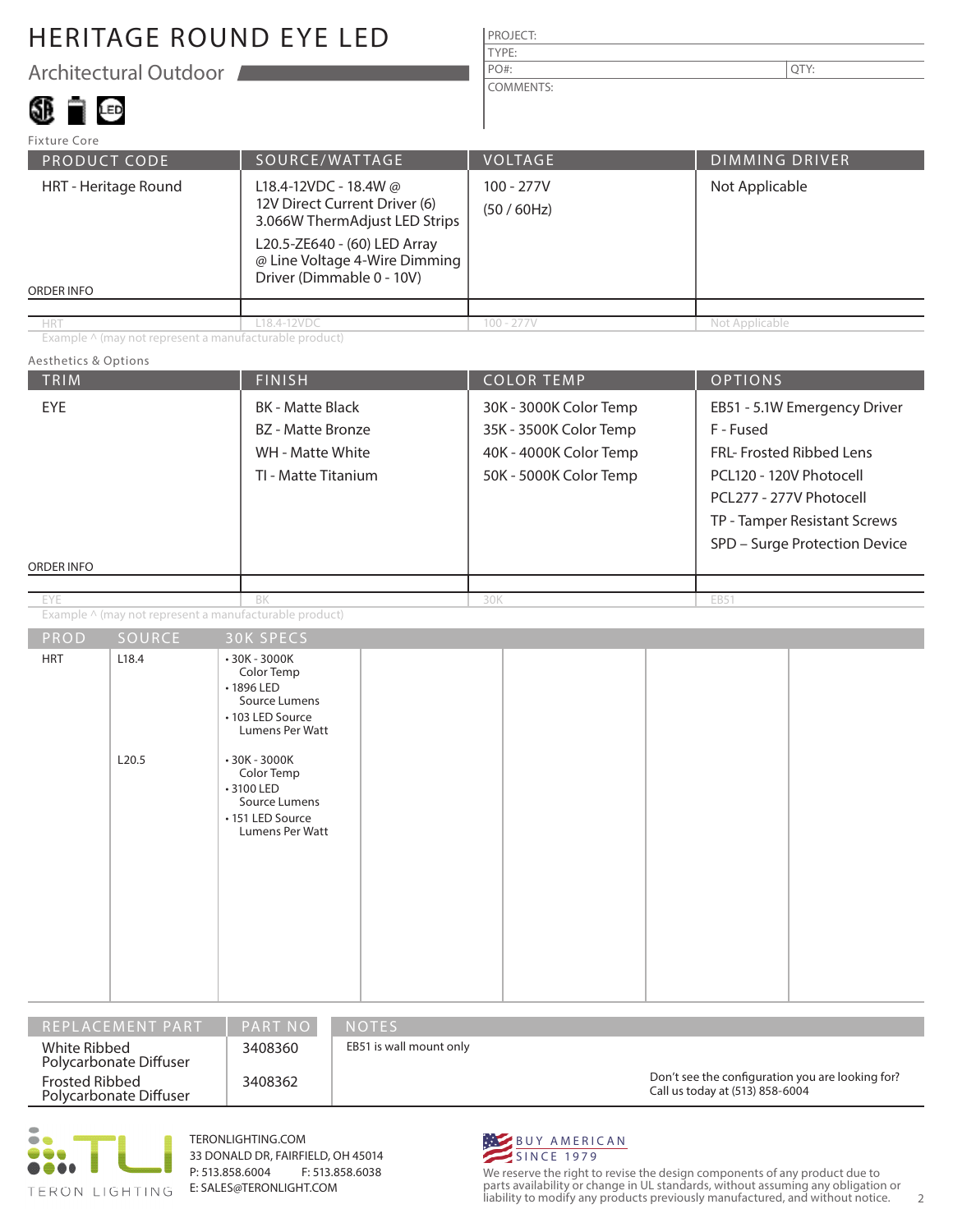Architectural Outdoor

### 38 T G

| PROJECT: |  |
|----------|--|
| TYPE:    |  |
| $PO#$ :  |  |

COMMENTS:

PRODUCT CODE SOURCE/WATTAGE VOLTAGE DIMMING DRIVER ORDER INFO Fixture Core HRT - Heritage Round 100 - 277V (50 / 60Hz) Not Applicable HRT 100 - 277V Not Applicable L24.5 - 24.5W @ 12V Direct Current Driver (8) 3.066W ThermAdjust LED Strips L30.0-ZE1000 - (60) LED Array @ Line Voltage 4-Wire Dimming Driver (Dimmable 0 - 10V) L24.5

Example ^ (may not represent a manufacturable product)

#### Aesthetics & Options

|                | <b>FINISH</b>                                                                                                                                                                    |                                                                                                                        |     |                                                                                                      |           |                                                                                                                                  |
|----------------|----------------------------------------------------------------------------------------------------------------------------------------------------------------------------------|------------------------------------------------------------------------------------------------------------------------|-----|------------------------------------------------------------------------------------------------------|-----------|----------------------------------------------------------------------------------------------------------------------------------|
|                | <b>BK</b> - Matte Black<br><b>BZ</b> - Matte Bronze<br>WH - Matte White<br>TI - Matte Titanium                                                                                   |                                                                                                                        |     |                                                                                                      | F - Fused | EB51 - 5.1W Emergency Driver<br><b>FRL- Frosted Ribbed Lens</b><br>TP - Tamper Resistant Screws<br>SPD - Surge Protection Device |
|                |                                                                                                                                                                                  |                                                                                                                        |     |                                                                                                      |           |                                                                                                                                  |
|                |                                                                                                                                                                                  |                                                                                                                        |     |                                                                                                      |           |                                                                                                                                  |
|                |                                                                                                                                                                                  |                                                                                                                        |     |                                                                                                      |           |                                                                                                                                  |
|                |                                                                                                                                                                                  |                                                                                                                        |     |                                                                                                      |           |                                                                                                                                  |
| L24.5<br>L30.0 | Color Temp<br>•2528 LED<br>Source Lumens<br>• 103.2 LED Source<br>Lumens Per Watt<br>$-30K - 3000K$<br>Color Temp<br>$\cdot$ 4522 LED<br>Source Lumens<br><b>Lumens Per Watt</b> |                                                                                                                        |     |                                                                                                      |           |                                                                                                                                  |
|                | SOURCE                                                                                                                                                                           | BK<br>Example ^ (may not represent a manufacturable product)<br><b>30K SPECS</b><br>$-30K - 3000K$<br>• 134 LED Source | 30K | 30K - 3000K Color Temp<br>35K - 3500K Color Temp<br>40K - 4000K Color Temp<br>50K - 5000K Color Temp |           | <b>OPTIONS</b><br><b>COLOR TEMP</b><br>PCL120 - 120V Photocell<br>PCL277 - 277V Photocell<br>EB51                                |

| I REPLACEMENT PART'                             | <b>PART NO</b> | <b>NOTES</b>                                                                        |
|-------------------------------------------------|----------------|-------------------------------------------------------------------------------------|
| White Ribbed<br>Polycarbonate Diffuser          | 3408360        | EB51 is wall mount only                                                             |
| <b>Frosted Ribbed</b><br>Polycarbonate Diffuser | 3408362        | Don't see the configuration you are looking for?<br>Call us today at (513) 858-6004 |



TERONLIGHTING.COM 33 DONALD DR, FAIRFIELD, OH 45014 P: 513.858.6004 F: 513.858.6038 E: SALES@TERONLIGHT.COM



We reserve the right to revise the design components of any product due to parts availability or change in UL standards, without assuming any obligation or liability to modify any products previously manufactured, and without notice. 3